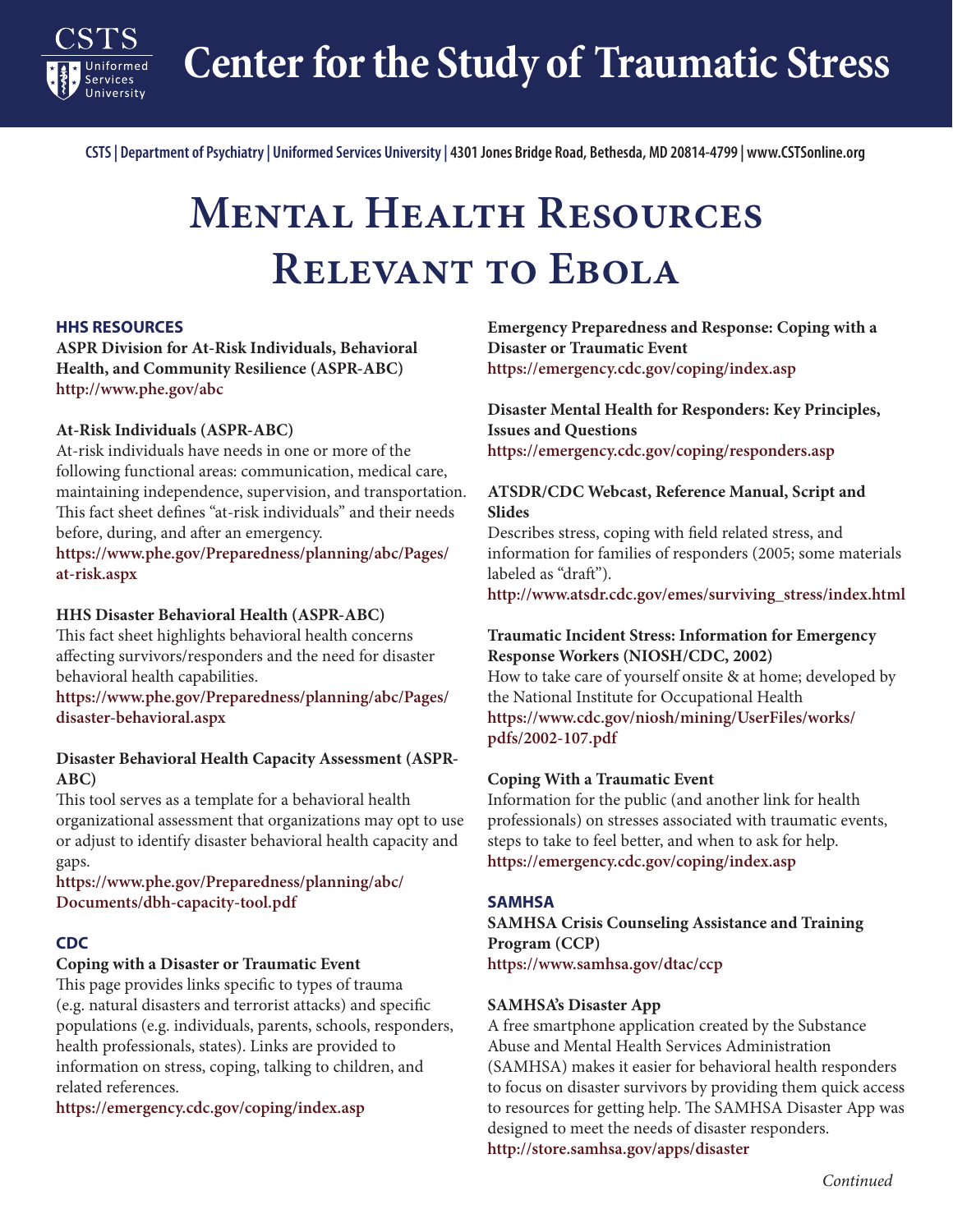## **SAMHSA's Disaster Distress Helpline**

For returning responders experiencing distress as a result of their deployment, SAMHSA's Disaster Distress Helpline is available to assist. The Disaster Distress Helpline (DDH) is the first national hotline dedicated to providing yearround disaster crisis counseling. This toll-free, multilingual, crisis support service is available 24/7 via telephone (1-800-985-5990) and SMS (text 'TalkWithUs' to 66746) to residents in the U.S. and its territories who are experiencing emotional distress related to natural or manmade disasters. For more information please visit **[https://www.samhsa.gov/find-help/disaster-distress](https://www.samhsa.gov/find-help/disaster-distress-helpline)[helpline](https://www.samhsa.gov/find-help/disaster-distress-helpline)**

# **SAMHSA Psychological First Aid Brochure [https://store.samhsa.gov/product/Psychological-First-](https://store.samhsa.gov/product/Psychological-First-Aid-for-First-Responders/NMH05-0210)[Aid-for-First-Responders/NMH05-0210](https://store.samhsa.gov/product/Psychological-First-Aid-for-First-Responders/NMH05-0210)**

# **SAMHSA Disaster Behavioral Health Information Series (DBHIS)**

DBHIS is a collection of resources on numerous subjects, including children and youth, deployed military personnel and their families, languages other than english, older adults, persons with functional and access needs, rural populations, tribal organizations, and many more. **<https://www.samhsa.gov/dtac/dbhis-collections>**

## **SAMHSA Disaster Response Template Toolkit**

This Disaster Response Template Toolkit features public education materials that disaster behavioral health response programs can use to create resources for reaching people affected by a disaster.

**[https://www.samhsa.gov/dtac/dbhis-collections/disaster](https://www.samhsa.gov/dtac/dbhis-collections/disaster-response-template-toolkit)[response-template-toolkit](https://www.samhsa.gov/dtac/dbhis-collections/disaster-response-template-toolkit)**

#### **SAMHSA Disaster Kit**

The SAMHSA Disaster Kit arms disaster recovery workers with a toolkit on mental health awareness. Includes materials for responding effectively to the general public during and after a disaster and in dealing with workplace stress. Also includes materials for the general public. **[https://store.samhsa.gov/product/samhsas-disaster-kit/](https://store.samhsa.gov/product/samhsas-disaster-kit/sma11-disaster) [sma11-disaster](https://store.samhsa.gov/product/samhsas-disaster-kit/sma11-disaster)**

# **Field Manual for Mental Health and Human Service Workers in Major Disasters (2000)**

**[https://store.samhsa.gov/product/field-manual-mental](https://store.samhsa.gov/product/field-manual-mental-health-and-human-service-workers-major-disasters/adm90-0537)[health-and-human-service-workers-major-disasters/](https://store.samhsa.gov/product/field-manual-mental-health-and-human-service-workers-major-disasters/adm90-0537) [adm90-0537](https://store.samhsa.gov/product/field-manual-mental-health-and-human-service-workers-major-disasters/adm90-0537)**

**Taking Care of Your Emotional Health After a Disaster (English) and (Spanish) SAMHSA/Red Cross <https://www.samhsa.gov/node/668376>**

# **Substance Abuse and Mental Health Services Administration (SAMHSA) Coping with Traumatic Events Page**

This is a home page with many links; focus is more on "disaster" but some links may be relevant

**[https://www.samhsa.gov/disaster-distress-helpline/](https://www.samhsa.gov/disaster-distress-helpline/coping-tips) [coping-tips](https://www.samhsa.gov/disaster-distress-helpline/coping-tips)**

# **SAMHSA National Child Traumatic Stress Network (NCTSN) (also more focused on disaster) <https://www.nctsn.org/>**

**Tips for Talking With and Helping Children and Youth Cope After a Traumatic Event**

A Guide for Parents, Caregivers and Teachers. **[https://store.samhsa.gov/product/tips-talking-helping](https://store.samhsa.gov/product/tips-talking-helping-children-youth-cope-after-disaster-or-traumatic-event-guide-parents/sma12-4732)[children-youth-cope-after-disaster-or-traumatic-event](https://store.samhsa.gov/product/tips-talking-helping-children-youth-cope-after-disaster-or-traumatic-event-guide-parents/sma12-4732)[guide-parents/sma12-4732](https://store.samhsa.gov/product/tips-talking-helping-children-youth-cope-after-disaster-or-traumatic-event-guide-parents/sma12-4732)**

# **NATIONAL CENTER FOR POST-TRAUMATIC STRESS DISORDER (PTSD)**

**Warning Signs & Information on Psychological Concerns after Experiencing Disaster and Violence [https://www.ptsd.va.gov/understand/types/disaster\\_](https://www.ptsd.va.gov/understand/types/disaster_violence_help_survivors.asp) [violence\\_help\\_survivors.asp](https://www.ptsd.va.gov/understand/types/disaster_violence_help_survivors.asp)**

## **WORLD HEALTH ORGANIZATION**

**Psychological First Aid Guide During Ebola Virus Disease Outbreaks [https://www.who.int/mental\\_health/emergencies/](https://www.who.int/mental_health/emergencies/psychological_first_aid_ebola/en/) [psychological\\_first\\_aid\\_ebola/en/](https://www.who.int/mental_health/emergencies/psychological_first_aid_ebola/en/)**

**Psychological first aid guide for field workers <https://apps.who.int/iris/handle/10665/44615>**

**Guidelines on Mental Health and Psychosocial Support for Humanitarian Personnel [https://www.who.int/mental\\_health/emergencies/what\\_](https://www.who.int/mental_health/emergencies/what_humanitarian_health_actors_should_know.pdf) [humanitarian\\_health\\_actors\\_should\\_know.pdf](https://www.who.int/mental_health/emergencies/what_humanitarian_health_actors_should_know.pdf)**

# **NATIONAL INSTITUTE OF ENVIRONMENTAL HEALTH SCIENCES (NIEHS/NIH)**

## **Stakeholder Meeting on Mental Health and Training (Report, 2012)**

Based on data collected after the Deep Water Horizon (DWH) spill, significant mental health consequences were identified, similar to previous disasters. NIEHS convened a meeting to evaluate the worker education and training program (Now called WTP: **[https://www.niehs.nih.gov/](https://www.niehs.nih.gov/careers/hazmat/about_wetp/index.cfm) [careers/hazmat/about\\_wetp/index.cfm](https://www.niehs.nih.gov/careers/hazmat/about_wetp/index.cfm)**) performed immediately after the DWH spill. Two main themes came out of the meeting: 1) Pre-training of workers provides more competent and resilient workers. Participants understood that while "just-in-time"/incident specific